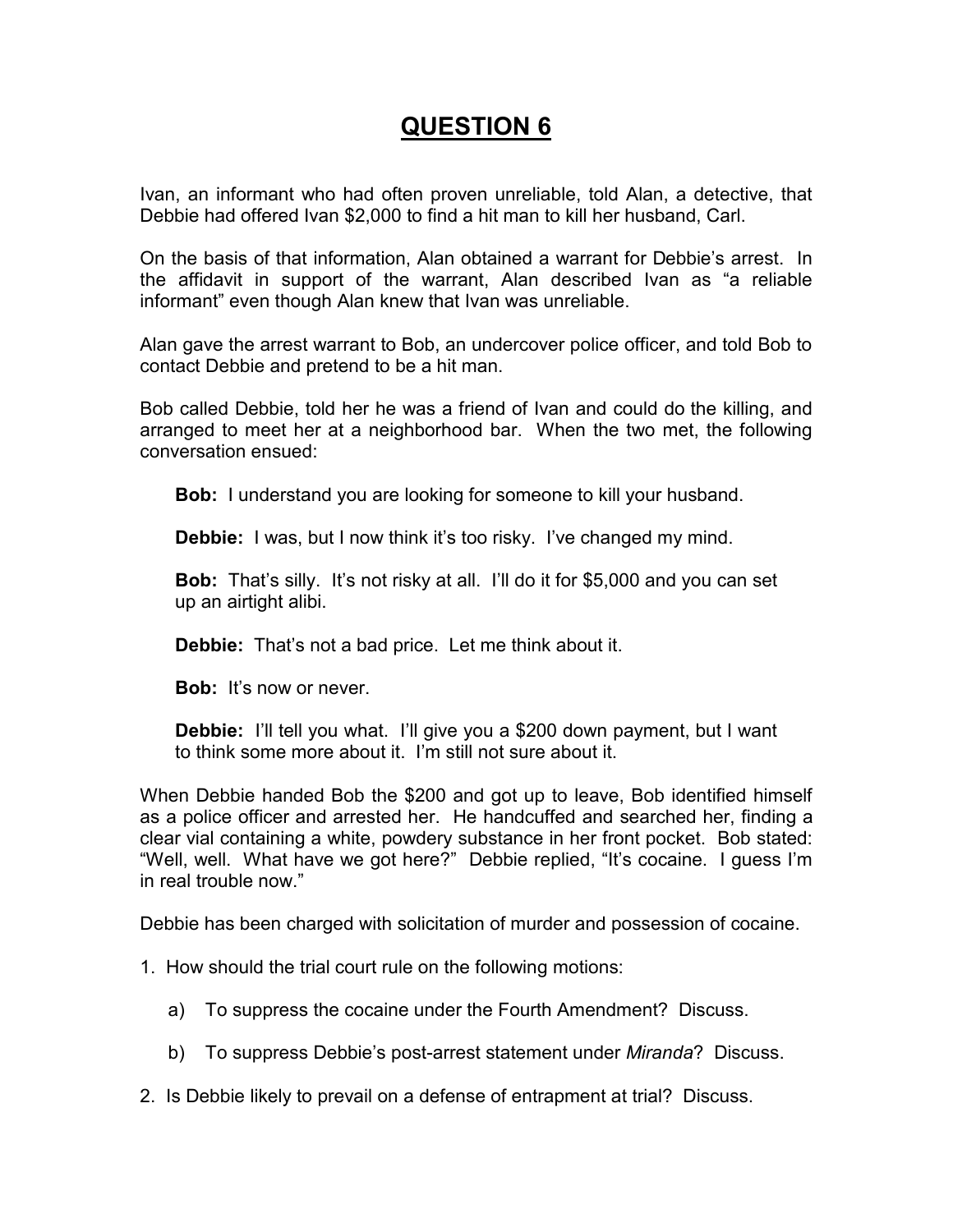## **6) Please type the answer to Question 6 below.** *(Essay)*

## CA Proposition 8

Under the California rules of evidence as amended by Proposition 8, relevant evidence is admissible in criminal trials unless otherwise prohibited by the Constitution.

## 1a. Motion to Suppress Cocaine

The Fourth Amendment as incorporated prohibits unreasonable searches and seizures, except as provided by a court warrant. Persons retain a reasonable expectation of privacy to their secured private property, but not to items in plain view. If a law enforcement agent has reasonable suspicion to believe a person is carrying evidence of a crime, they may briefly detain that person to frisk for that evidence. Persons may only be arrested when there is probable cause to believe they have committed a crime. Officers may perform a limited search incident to those arrests for safety reasons.

In the case at hand, D has moved to suppress the vial of cocaine. She can claim that it was the fruit of an unconstitutional search, arguing that the warrant for her arrest was based on a police officer's falsification, or that he was not within his rights to search her after she was already handcuffed. If she can successfully prove that the arrest warrant was invalid and B's subsequent arrest of her was invalid, she may succeed in her motion. Otherwise, the motion will likely be denied as officers have some discretion to search incident to an arrest.

#### Standing/Reasonable Expectation of Privacy

A defendant may only move to suppress evidence under the Fourth Amendment if they assert a reasonable expectation of privacy over the searched or seized item.

The prosecution might unsuccessfully argue that D could only move to suppress the cocaine if she admitted to its ownership, or that she could not assert a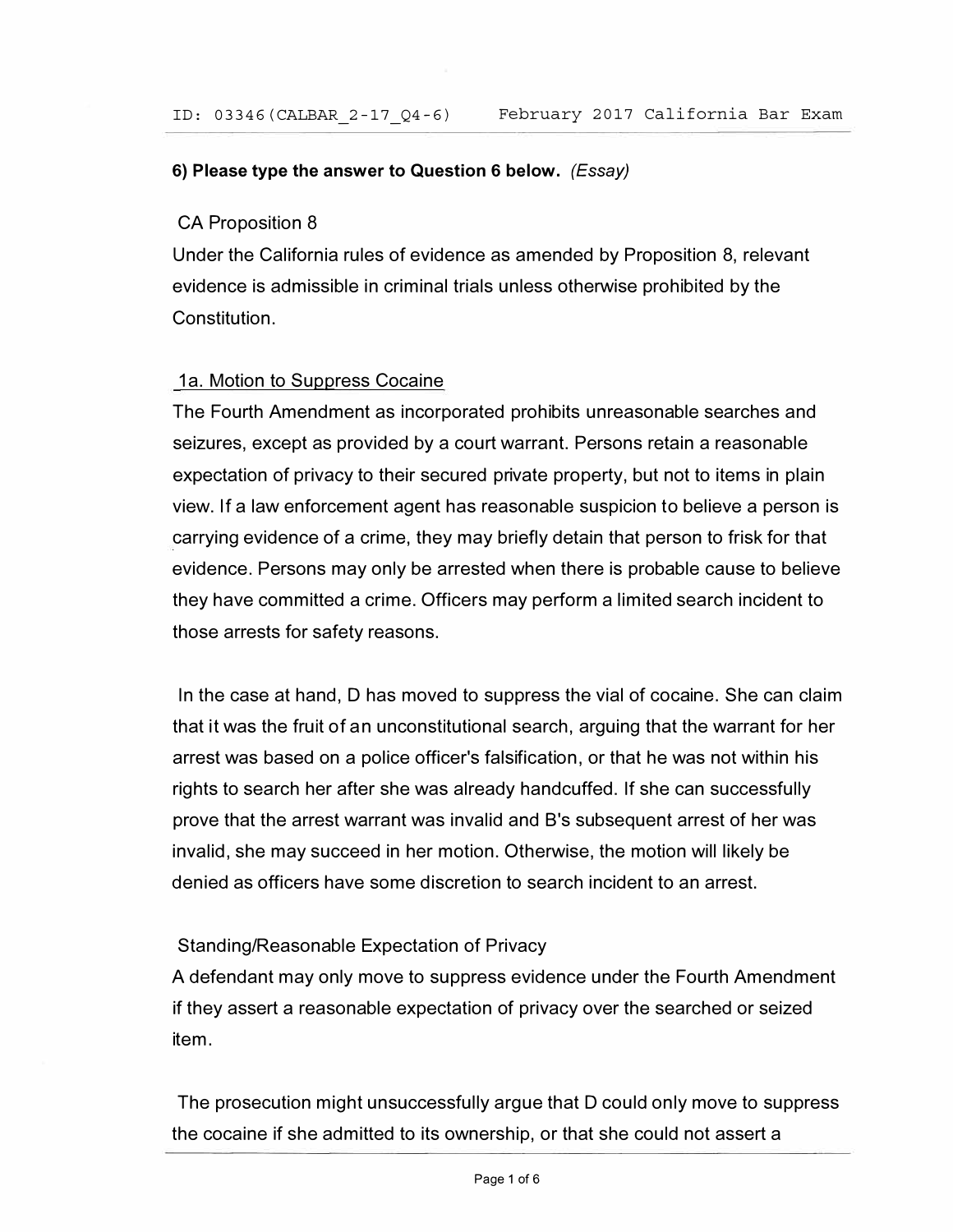property right over contraband. However, the analysis here will be whether she had a reasonable expectation of privacy to her pocket as well as the vial within. Accordingly, D has standing to bring this motion.

## Fruits of the Poisonous Tree

The poisonous fruits doctrine provides that evidence found as a result of an unconstitutional search or seizure may not be used in the owner's prosecution, unless that evidence would have been found independently of the unconstitutional search or seizure.

## Arrest Warrant

The arrest warrant is unconstitutional as A had deceived the court into thinking there was probable cause D had committed a crime.

Accordingly, a motion by D to suppress the cocaine as an inadmissible fruit of the unconstitutional search warrant would not likely succeed.

## Bar Arrest

But B does not necessarily arrest her incident to the warrant. Instead, he engages D in conversation while undercover until he believes he has probable cause to arrest her. That voluntary conversation seems to reset the foundation of the poisonous tree, as B could have had the same conversation with D while off duty.

Thus when D provides B with a \$200 down payment to kill C, B has sufficiently independent grounds to arrest D.

Accordingly, D would not likely succeed on a motion to suppress the cocaine as a fruit of an unconstitutional arrest.

# Warrantless Search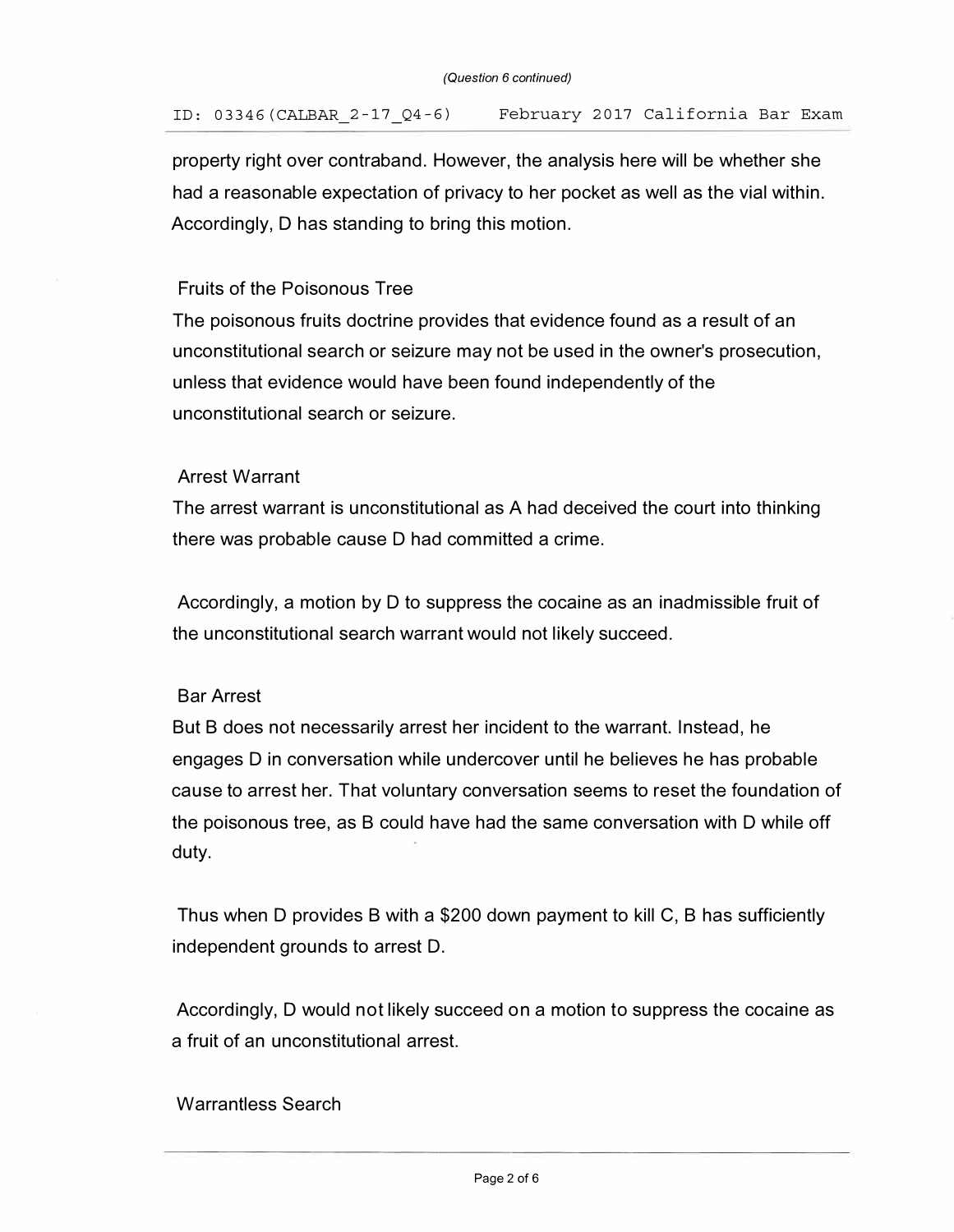## ID: 03346(CALBAR 2-17\_Q4-6) February 2017 California Bar Exam

Law enforcement officials may not search individuals without their consent or within the scope of a warrant. Search warrants will only properly issue when probable cause is shown that evidence of a specific crime is located on a person or secured private property, and even then will be limited in scope for the alleged crime and based on the places where the evidence may reasonably be found.

In the case at hand, there is an arrest warrant for D's arrest, but no search warrant.

## Search Incident to Arrest

Individuals have a constitutional right of privacy to their person, and may not be searched without a warrant with few exceptions. One such exception is a search incident to an arrest, in which police may search for weapons or dangerous items for their safety.

This is the strongest argument the prosecution will be able to bring, as D had just provided money in furtherance of killing her husband and admitted contemplating it. If the arrest is found constitutional, B was within his rights to search D incident to the arrest for any weapons or dangerous items on her person. D might unsuccessfully respond that she was not likely to have a weapon on her.

## Evanescent Evidence

Another exception to the search warrant rule is for evanescent evidence, or evidence that is in immediate danger of being destroyed.

Though typically applied to substances like cocaine, the danger of the cocaine at hand disappearing was not great once B had handcuffed D. This would not be the best grounds for the prosecution to argue upon.

## Terry v Ohio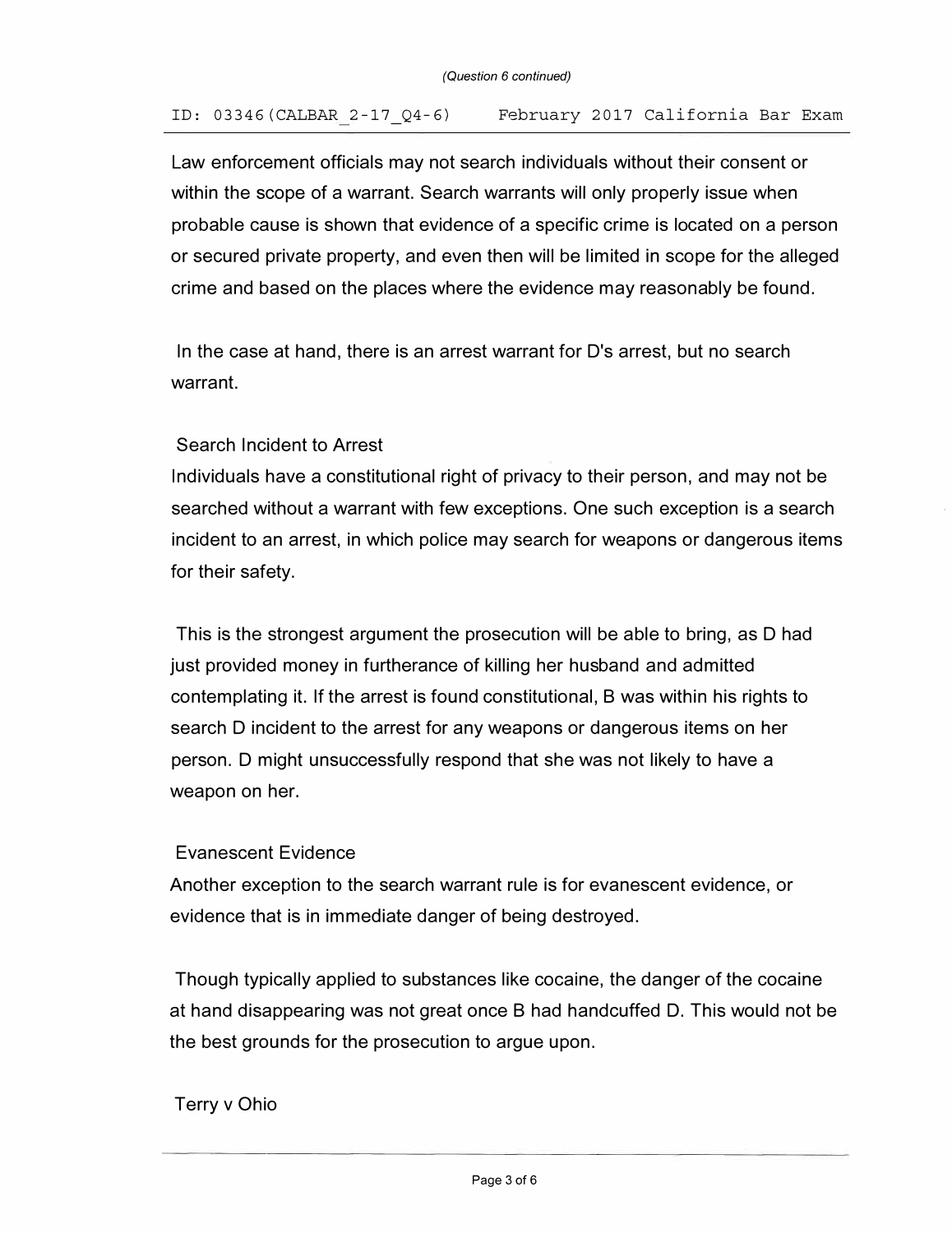## ID: 03346(CALBAR 2-17 Q4-6) February 2017 California Bar Exam

Pursuant to Terry v Ohio, police may briefly detain a person they reasonably suspect of a crime and feel the contents of their pockets for weapons or evidence of that crime. They may not conduct a complete search of the individual. However, Terry v Ohio is not applicable beyond that detention and does not extend to arrested individuals.

### 1b. Motion to Suppress Post-Arrest Statement

### Miranda Rights

Once police have arrested a suspect, or "seized" them in such a manner that they have no means of leaving, they must inform the arrested individual of their right to remain silent and their right to counsel. The person may waive these rights and volunteer information to the police. However, the police may not interrogate them without such a waiver. Any statements or admissions in violation of the Miranda doctrine are unconstitutional and inadmissible against the speaker.

#### Arrest

Once B placed D under arrest, he was obligated to read D her Miranda rights before he could constitutionally interrogate her.

He did not do so, instead searching her and asking her "What have we got here?" after finding the cocaine.

#### Interrogation/Voluntary Statements

In order to determine whether a Miranda violation has occurred, the court will have to find whether B's question constituted an interrogation. That would require B to have pressured D to provide information she otherwise would not have volunteered if not under criminal threat.

The court may not find "What have we got here?" to be sufficiently interrogatory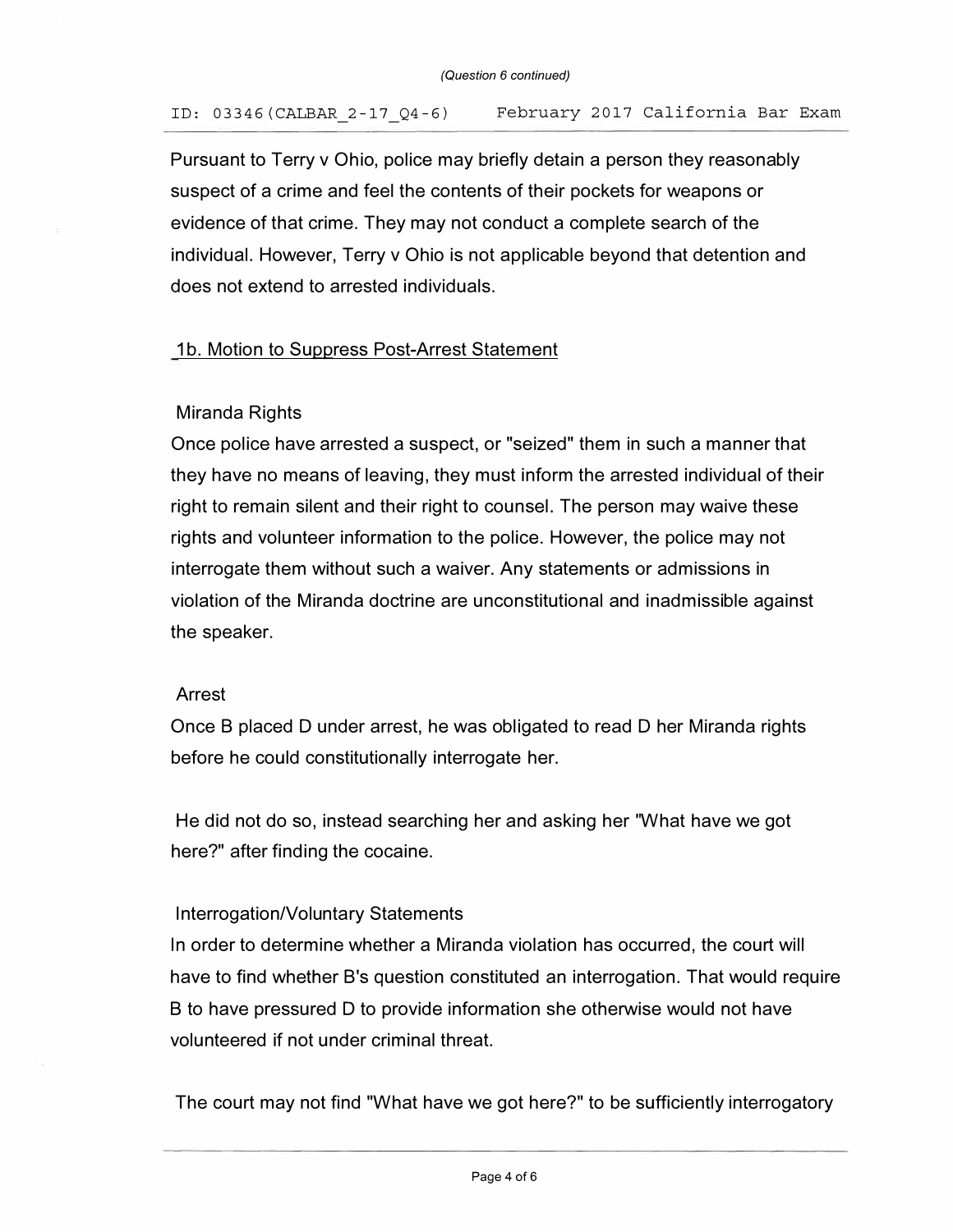to be a Miranda violation. Accordingly, it may not grant D's motion to suppress her admission.

Poisonous Fruits from Miranda Violation

Any argument from D that the cocaine was a physical fruit of her Miranda violation would succeed neither factually nor legally, as B was able to see the substance through the plain view of the clear vial and did so before he asked D about it. Even under reversed factual circumstances, D cannot suppress physical evidence obtained from information in violation of Miranda.

# 2. Entrapment

A valid defense to a criminal charge is entrapment, that there was no reasonable likelihood the defendant would have performed the crime if not for the law enforcement's involvement.

Since the crime at hand is "solicitation of murder," D would have to show that there was no reasonable likelihood she would enlist the help of another to carry out the crime of murder.

## Reasonable Likelihood without Police Involvement

Since D immediately admits to B that "[she] was" looking for someone to kill her husband, there is a possibility she had completed all the elements of solicitation in the past, though her admission is insufficient evidence of such an occurrence. But at the bar, told B that she has changed her mind because of the risks.

This may very well suffice to show that there was no reasonable likelihood she would complete all the elements of solicitation without B's persuasion. When D says she is no longer considering carrying out the crime, B tells D, "That's silly ... I'll do it... It's now or never." Here the police's role in furthering the crime substantially outweighs anything D does. Although D does furnish a \$200 down